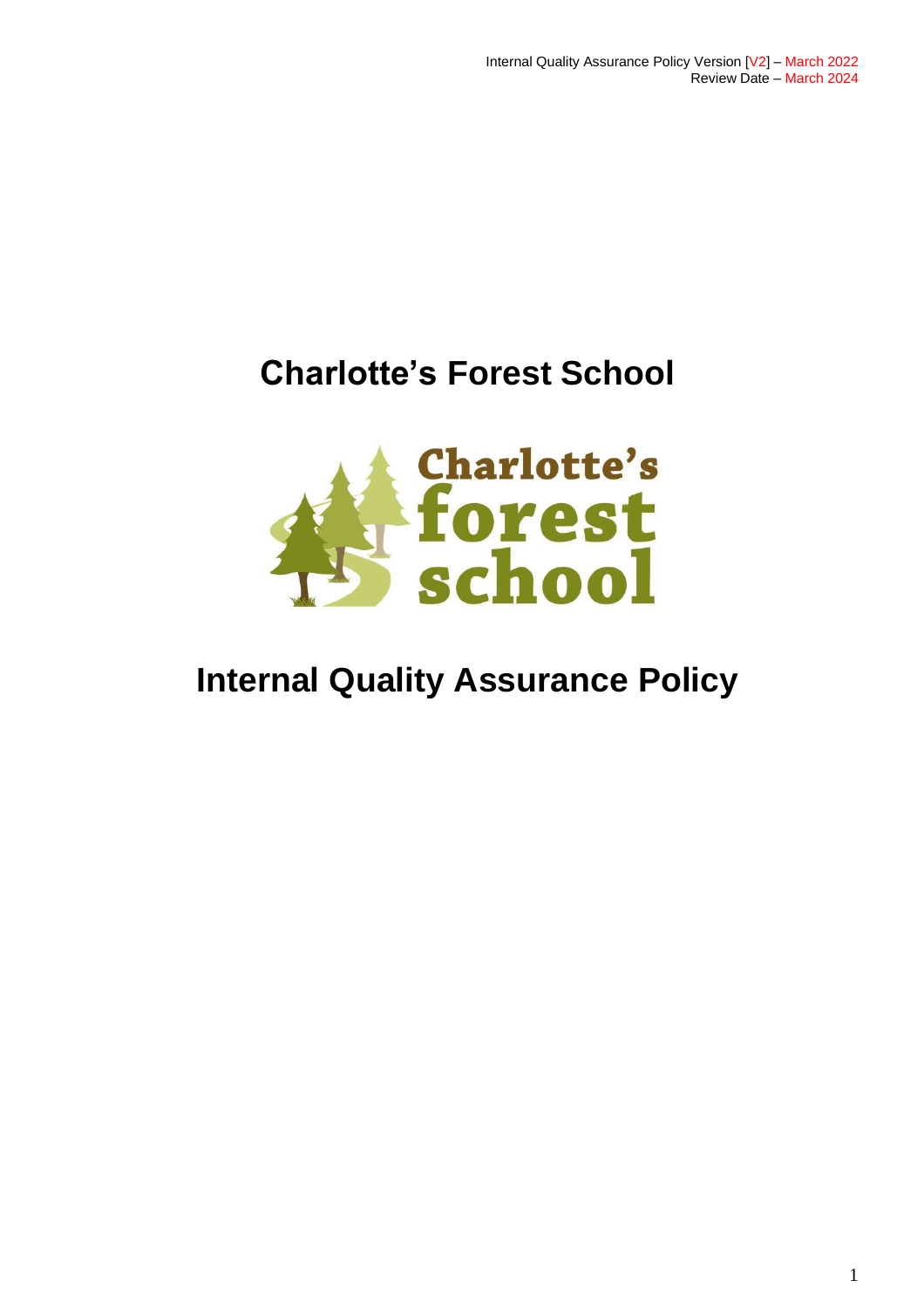### **Internal Quality Assurance Policy**

#### **1. Introduction**

- 1.1 Internal Quality Assurance is the process of confirming that the assessment decisions made by all associated with Charlotte's Forest School are accurate and consistent and that the evidence for this process is properly produced and maintained thus maintaining confidence in the integrity of the qualification.
- 1.2 Liminalis Ltd. internally verifies that the internal assessment decisions made by those employed by Charlotte's Forest School comply with the standards published by the Awarding Body or official guide to the qualification.
- 1.3 Liminalis Ltd. also uses the opportunity provided to verify that assessment evidence is collected fairly, consistently and efficiently and that administrative procedures are correctly followed.
- 1.4 Evidence of Internal Quality Assurance activities undertaken by Charlotte's Forest School will be archived on the ITC website. These activities could include the following:
	- a) IQA verification
	- b) Team teaching
	- c) Standardisation activities
	- d) Awarding body CPD events
	- e) Double assessment
	- f) Thematic reviews of all aspects of candidate journey
- 1.5 Evidence to be archived on ITC Centre documents area of ITC website at least once per year.

#### **2. Resources required**

- 2.1 Tutors will have the qualifications and experience to deliver [train and assess] the qualification identified. All evidence will be archived in ITC website.
- 2.2 Charlotte's Forest School will appraise [teaching] and verify [confirm assessment judgements] its staff regularly and record the outcomes of this quality assurance activity on the ITC website.
- 2.3 Charlotte's Forest School will maintain a file of suitable staff for undertaking Internal Quality Assurance activities.
- 2.4 Charlotte's Forest School tutors, Assessors and Internal Verifiers will attend a minimum of 1 standardisation meeting per year.
- 2.5 Charlotte's Forest School Internal Verifiers (Liminalis Ltd) will hold an Internal Verifier qualification or be suitably experienced in assessing the qualification delivered [suitable experience, for Charlotte's Forest School purposes, will be defined by the number of training courses logged on the ITC Website]. E.g Charlotte's Forest School Internal Verifiers for Forest School are required to have delivered [trained + assessed] more than 5 courses and be current [delivered 1+ courses in previous 12 months].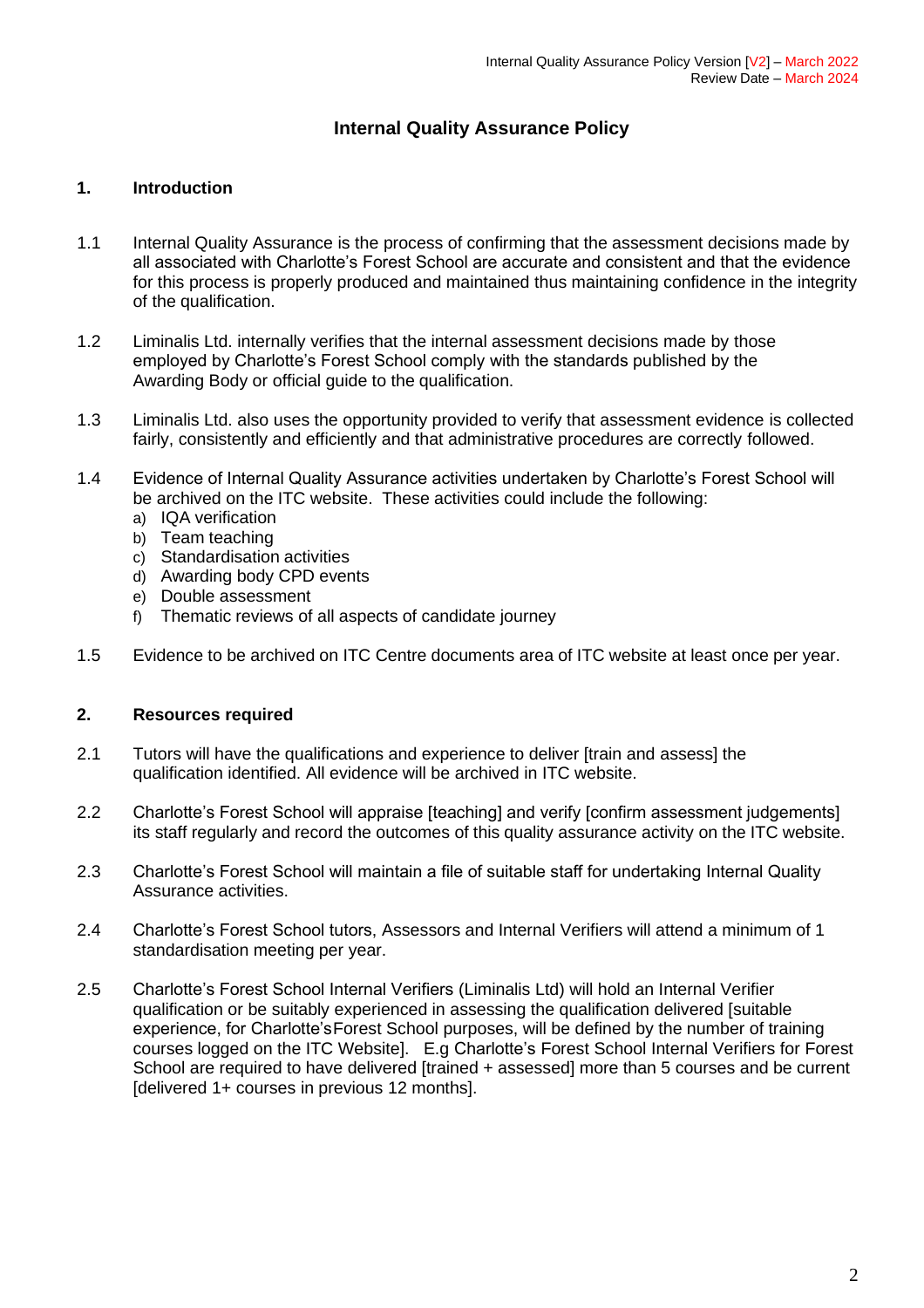### **3. Method**

- 3.1 ITC First assessment methods are described in the qualification specification. Charlotte's Forest School staff training and internal verification ensures that evidence of appropriate assessment decisions is recorded throughout the training of the qualification.
- 3.2 The Charlotte's Forest School Internal Verifier will review assessment decisions, evidence taking and administration activity performed by the tutor. Ideally the assessment decisions of the tutor and verifier should agree. The process is designed to identify differences in interpretation and maintain a common interpretation within Charlotte's Forest School tutors. Constructive analysis of the decisions made is to be encouraged.
- 3.3 The sampling strategy of the IV for each group of students submitted is: to sample 20% of students (with a minimum of 5 learners for small cohorts) and randomly sample from those. A a full portfolio review is undertaken if the IV has concerns during the sampling activity.
- 3.4 Where assessment decisions differ, the tutor and internal verifier will discuss decisions and interpretation of published assessment guidance documents. This discussion willbe recorded. If further staff training is required this will be identified and provided by Charlotte's Forest School.
- 3.5 Internal verification documentation will be completed and retained for review and be available for ITC First and/or its regulators to view.
- 3.6 Internal quality assurance documentation will be forwarded to ITC and archived on the ITC website Centre document archive.
- 3.7 Charlotte's Forest School will respond to the guidance generated by ITC First External Quality Assurance activity.